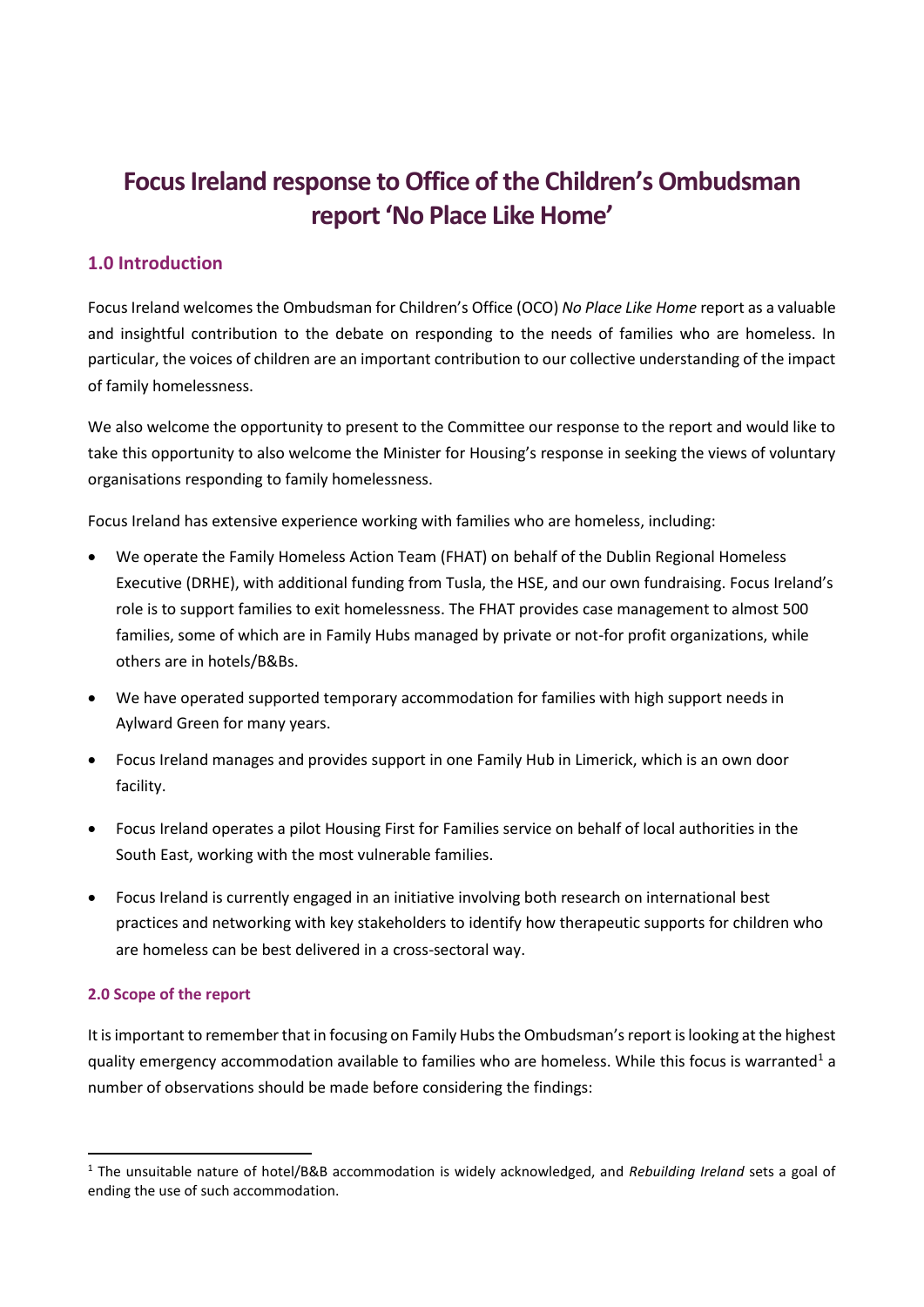*2.1 The majority of homeless children live in in hotels/B&Bs, not Family Hubs.* The OCO report sets out that in August 2018, only 580 of the 2,821 children homeless in the Dublin Region – just a fifth – were staying in Family Hubs. Many of the families outside the Hub system do not have the benefit of support from a Case Manager; they have to manage homelessness alone.

## **Ensuring that every homeless family has both case management and child support workers**  *regardless of the type of emergency accommodation they are staying in* **should be a priority.**

*2.2 Families need a home.* Many of the issues flagged in the Ombudsman's report are intrinsic to all emergency accommodation: whether Hub, B&B or hotel, congregated settings are not suitable for accommodating families for anything beyond an emergency period of a few weeks.

## **There is no 'perfect Hub': the most important thing for every one of the 1,733 families that were homeless in March is to ensure they have their own homes as quickly as possible.**

*2.3 Child Support Workers mitigate the trauma of homelessness.* In the context of the negative experiences families reported, both parents and children spoke appreciatively about the skills, kindness and diligence of the staff they worked with, particularly Child Support Workers, and the difference those staff made in helping them negotiate their way through homelessness.

### **Skilled staff focused on the needs of families can mitigate the traumatic impact of homelessness.**

From Focus Ireland's perspective, many of the issues identified in the OCO report arise from the fact that Family Hubs were established in the absence of clearly articulated objectives. The implications of this lack of clarity are discussed further below.

#### **3. 0 The importance of clear objectives for Family Homeless Hubs**

#### *3.1 What is a Family Hub?*

When considering the performance of any public policy initiative, we need to compare outcomes to the objectives set for the programme. However, the OCO makes clear that the programme of Family Hubs has been embraced without clear objectives, rationale or even an evaluated pilot. The report (p.7) quotes the clearest articulation of the policy behind Family Hubs as being:

*"to provide a form of emergency accommodation that offers greater stability for homeless families, facilitates more co-ordinated needs assessment, and support planning, including onsite access to required services (such as welfare, health and housing service) and provides appropriate family supports and surroundings".* 

However, it would appear that other policy objectives are expected or implied, for example, government spokespersons have frequently stated that families exit homelessness more quickly if they are allocated to Hubs than if they are not. It is not clear what this expectation is based on: there is evidence that *case management* in itself helps families leave homelessness more quickly, but many families in hotels/B&Bs have case managers, so it is not clear what supports other than case management would lead to speedier exits from Hubs.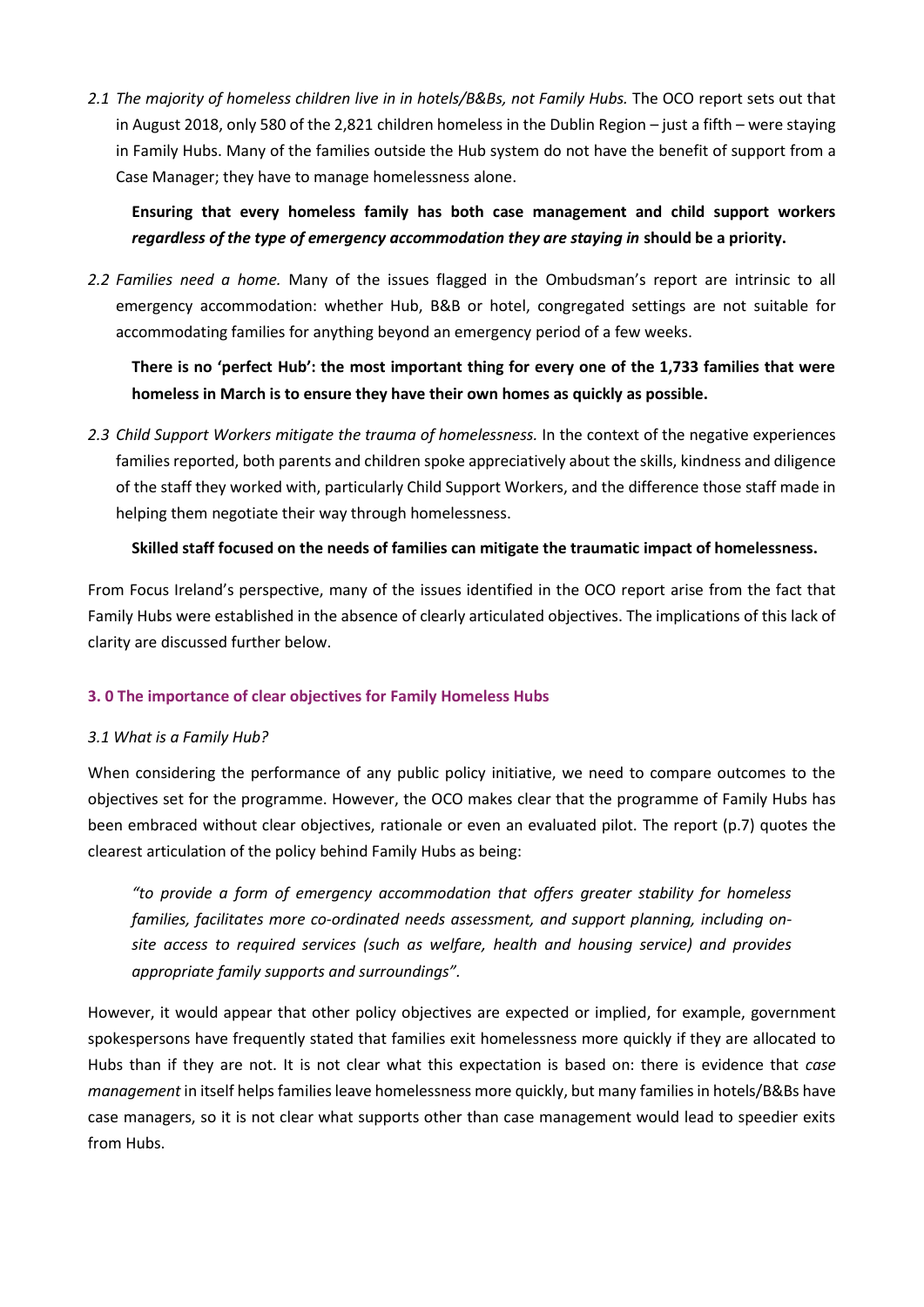Focus Ireland's experience is that families managing the crisis of homelessness have no alternative but to spend most of their time dealing with immediate challenges such as getting children to distant schools, or finding a place to stay that night. The time and energy they have to devote to the process of finding a new home is limited by the time-consuming nature of such tasks. This is one of the key benefits of a case management (or key worker) approach: as well as assisting with the task of finding a sustainable exit route from homelessness, it also supports in addressing those practical day to day challenges, so reducing family stress – which in turn reinforces the primary objective.

### *3.2 Who are Family Hubs for?*

The stated objective for Family Hubs(quoted above) would require an allocations policy that prioritised more vulnerable families for accommodation in Family Hubs – these are the families where the need for stability, needs assessment and support planning, and on-site access to services is greatest. However, if the objective of Hubs is to maximise the exits from homelessness, then families whose homelessness is primarily caused by economic issues would be prioritised for allocations, as they will move on more quickly.

There are merits in both policy approaches, but they are different - with implications not just for who should be allocated to Hubs but consequently on staffing levels, training, facilities and measurements of success.

### *3.3 Facilities in Family Hubs*

The Ombudsman for Children states (p.7) that "it is impossible to identify a typical or standard Hub". Hubs differ in respect of physical facilities resulting in different types of cooking arrangements, whether homework and play areas are available, the number of people expected to share one bedroom, rules in relation to visitors etc. These differences emerge strongly from the testimony of children living in Hubs.

It is therefore not possible to make general statements about Family Hubs. The protestations of some providers that "our Hubs aren't like that" may well be valid, but overall, this absence of clear standards undermines public confidence that any Family Hubs are meeting the needs of homeless families. Clearer standards are in everyone's interest.

#### *3.4 Child support workers*

**.** 

Focus Ireland's work with homeless families has demonstrated the value of including child support workers as an integral element of the supports needed by families coping with homelessness.

In 2013, Focus Ireland launched a Social Impact Investment (SII) pilot project– in collaboration with the Homeless Agency and the Department of the Environment<sup>2</sup> - to support around 170 families, who had been homeless and living in B&Bs for several years, out of homelessness into secure homes.

The Focus Ireland SII model of support included Case Managers (to work with families), Child Support Workers (to respond to the different needs children of different ages have in coping with homelessness) and Accommodation Finders (to source suitable housing).

The Social Impact pilot was an overwhelming success, with all but two families making sustained exits from homelessness. Evaluations highlighted the importance of Child Support Workers in achieving that outcome. These findings are echoed in the findings of the OCO report: families highlighted the positive role such

<sup>&</sup>lt;sup>2</sup> Now the Dublin Regional Homeless Executive and the Department of Housing, respectively.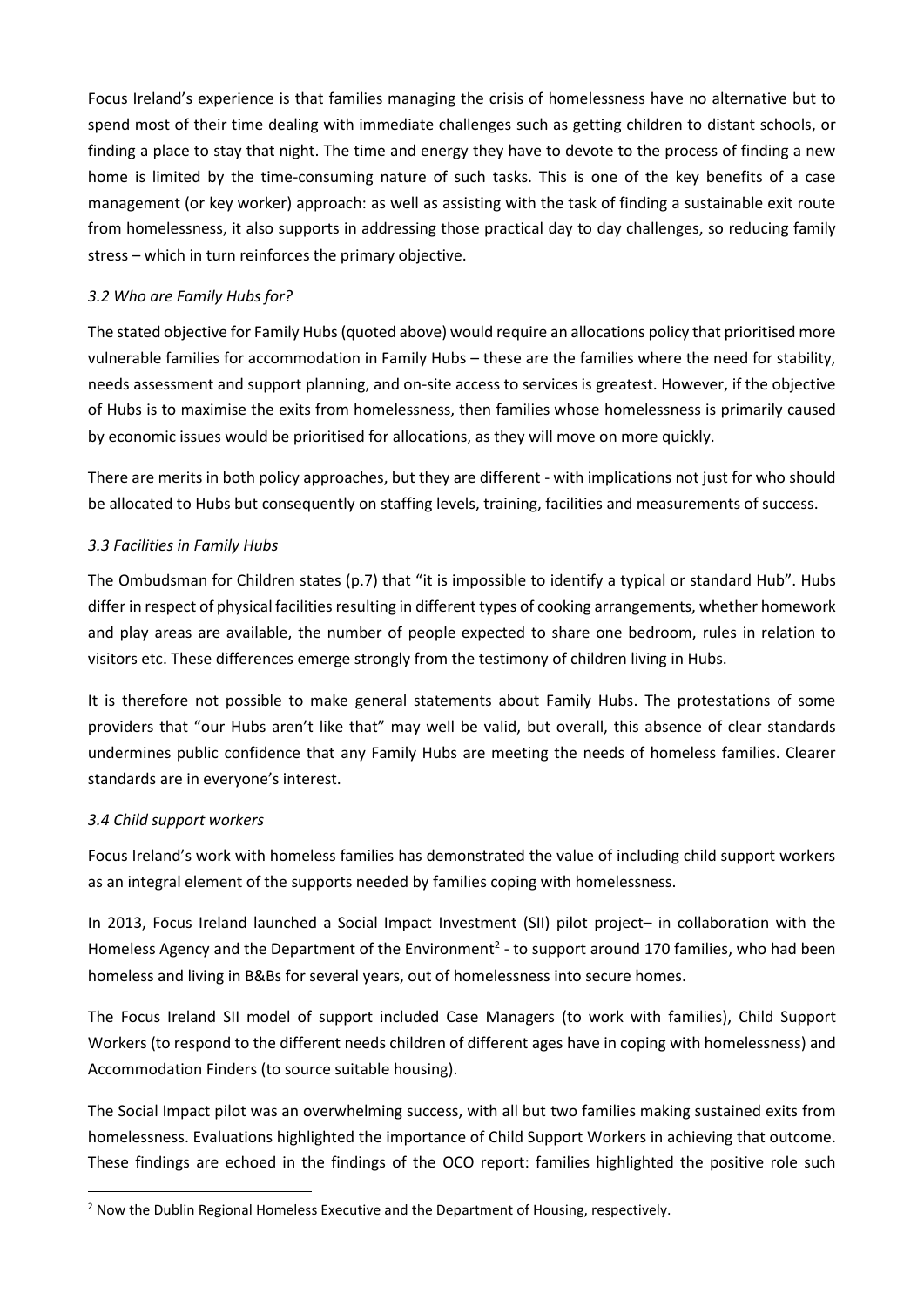support workers can play in children's lives – helping provide stability, supporting children (and parents, as appropriate) with the various challenges they face, helping them to stay in education while homeless, and supporting families make a *sustainable* exit from homelessness.

The Social Impact project was re-funded as the Family Homeless Action Team, with HSE (and later Tusla) continuing to fund Child Support Workers. While unfortunately the ratio of children to support workers has not kept pace with need, and there are now long waiting lists for support, this remains the model of Focus Ireland support.

Unfortunately, the lessons of this successful initiative were not carried forward into the Family Hub model and, to our knowledge, few Family Hubs employ child support workers as an integral part of their practice. From Focus Ireland's experience, any enhancement of the Family Hub model must include consideration of the benefits to families and children, and the sustainability of exits from homelessness that resourcing sufficient Case Managers and Child Support Workers provide.

#### *3.5 Conclusions*

The lack of clarity about the objectives and expected outcomes of Family Hubs means that there is no clear targeting around allocations to them, about the number and training of staff or the on-site services which are essential or appropriate<sup>3</sup>.

While Focus Ireland agrees with the Ombudsman for Children's conclusion that a full evaluation of Family Hubs is warranted, we stress that such an evaluation needs to be based on a clear articulation of the rationale for, and objectives of, Family Hubs.

#### **4.0 Recommendations**

**.** 

The report of the Office for the Ombudsman for Children sets out a number of priorities for action, both from the perspective of the OCO (p.26-7), as well as from children themselves (p.53-60). In general, Focus Ireland supports these priorities and in response we make a number of specific observations below:

*4.1 Limits on the time spent in emergency accommodation:* Focus Ireland supports this recommendation, but stresses that the manner of its implementation is key. It should be framed as placing an obligation on local authorities to identify suitable accommodation for families within a given time period – no longer than six months. There should be no possibility that a homeless family is forced to leave emergency accommodation when they still have no home to go to.

It should be noted that the priority currently placed on support organisations to maximise the total number of families that exit homelessness works against the interests of more vulnerable and harder to place families. The inevitable consequences of a single-minded focus on the number of exits will be an

<sup>&</sup>lt;sup>3</sup> Confusion as to the purpose of Family Hubs has been exacerbated by the decision of the Department of Housing to reclassify families accommodated in the highest standard of Family Hub (with own door accommodation) as not 'homeless' for the purposes of statistical reports. This leaves families in a kind of 'no-man's land': they remain homeless under the legislation governing determination of housing need by local authorities, yet despite not being included in the homeless population by the Department, they are still expected to move on from this accommodation, in which they are denied legal tenancy rights.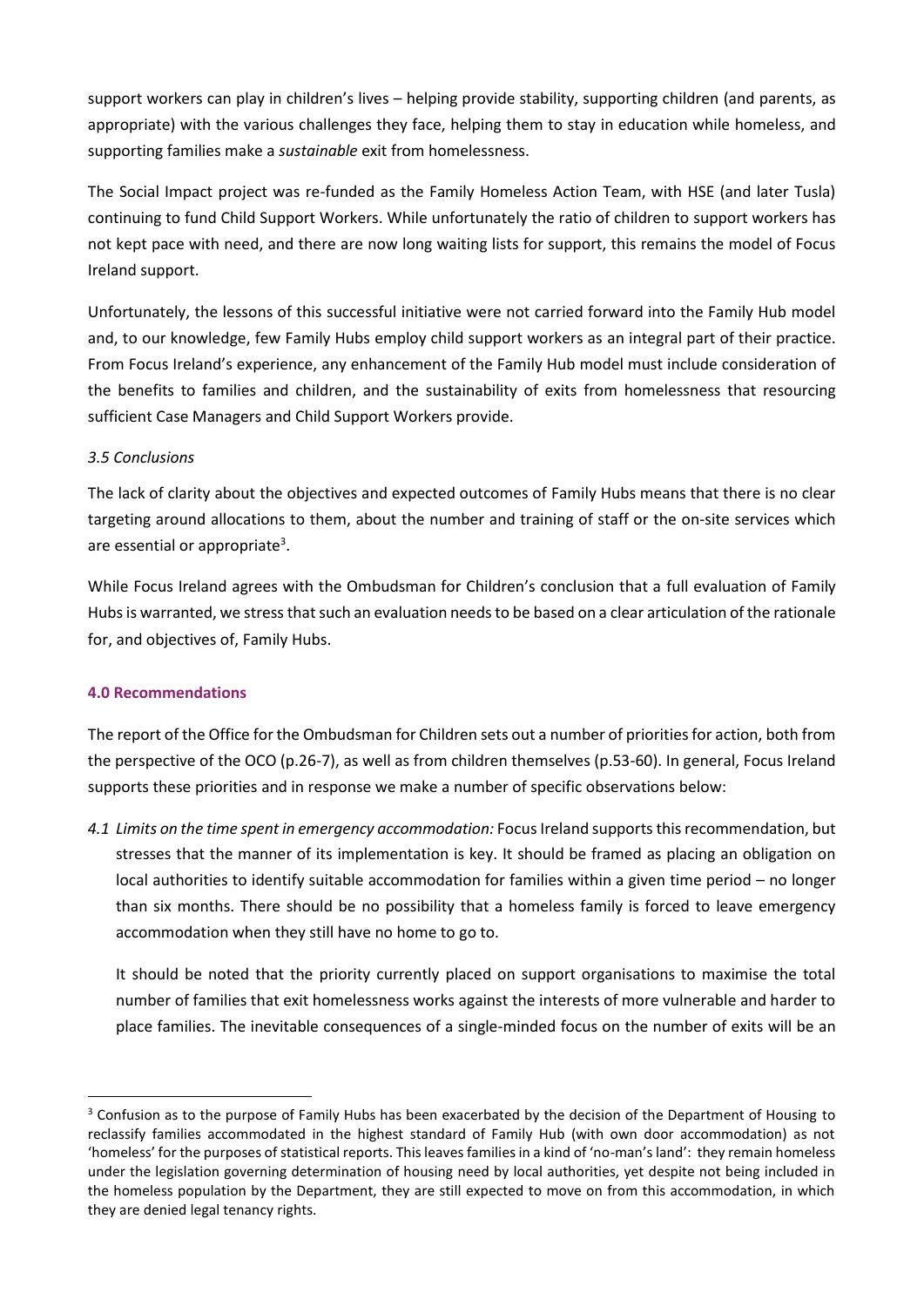ever-increasing concentration of vulnerable families with complex needs living for long periods in emergency homeless accommodation.

In addition, local authorities which restricted/removed homeless priority from their housing allocation schemes should reflect on the fact that this closes an important route out of homelessness for the most vulnerable children and can increase stigmatisation of the families experiencing homelessness.

*4.2 Accommodation practices:* Focus Ireland shares the OCO's concern about the continued reliance on the practices of 'one-night-only' and 'self-accommodation' by local authorities across the country, we are only too aware of the additional stress this places on families and the further trauma it imposes on children; we welcome the recommendation that a time frame be named in which to end such practices entirely.

*Data:* we welcome the recommendations in relation to better data on families who are homeless, in addition to the areas outlined in the OCO report, Focus Ireland highlights the need for more robust data on the length of time families are spending in 'emergency' accommodation. Publicly available data shows that the percentage of families who were more than 18 months in emergency accommodation has grown from 18%, (178 families) in February 2017 to 27% (341 families) in March 2019. This recommendation could usefully be progressed through the Data Sub-Group proposed at the recent National Consultative Forum on Homelessness.



*4.3 Combating stigma, supporting dignity:* Focus Ireland has already discussed the issue of reducing the stigma of homelessness with the Press Ombudsman, and supports the OCO recommendations in this regard. It would be helpful to explore the issue of producing guidelines on this issue.

The OCO report confirms many of Focus Ireland's concerns about the traumatic impact of homelessness on children and parents. Becoming homeless is a traumatic event, that trauma is frequently exacerbated by the experience of living in emergency accommodation. In this context, we strongly support the OCO recommendation that practical measures – such as an increase in therapeutic supports and child support workers – that could be implemented to "support the resilience, dignity and self-worth of children and parents while they are living in emergency accommodation" (p.30).

As noted above, Focus Ireland is currently engaged in an initiative to identify how therapeutic supports for children can be best delivered in a cross-sectoral way, efficiently and effectively, and we draw the Committees and the Department's attention to that initiative.